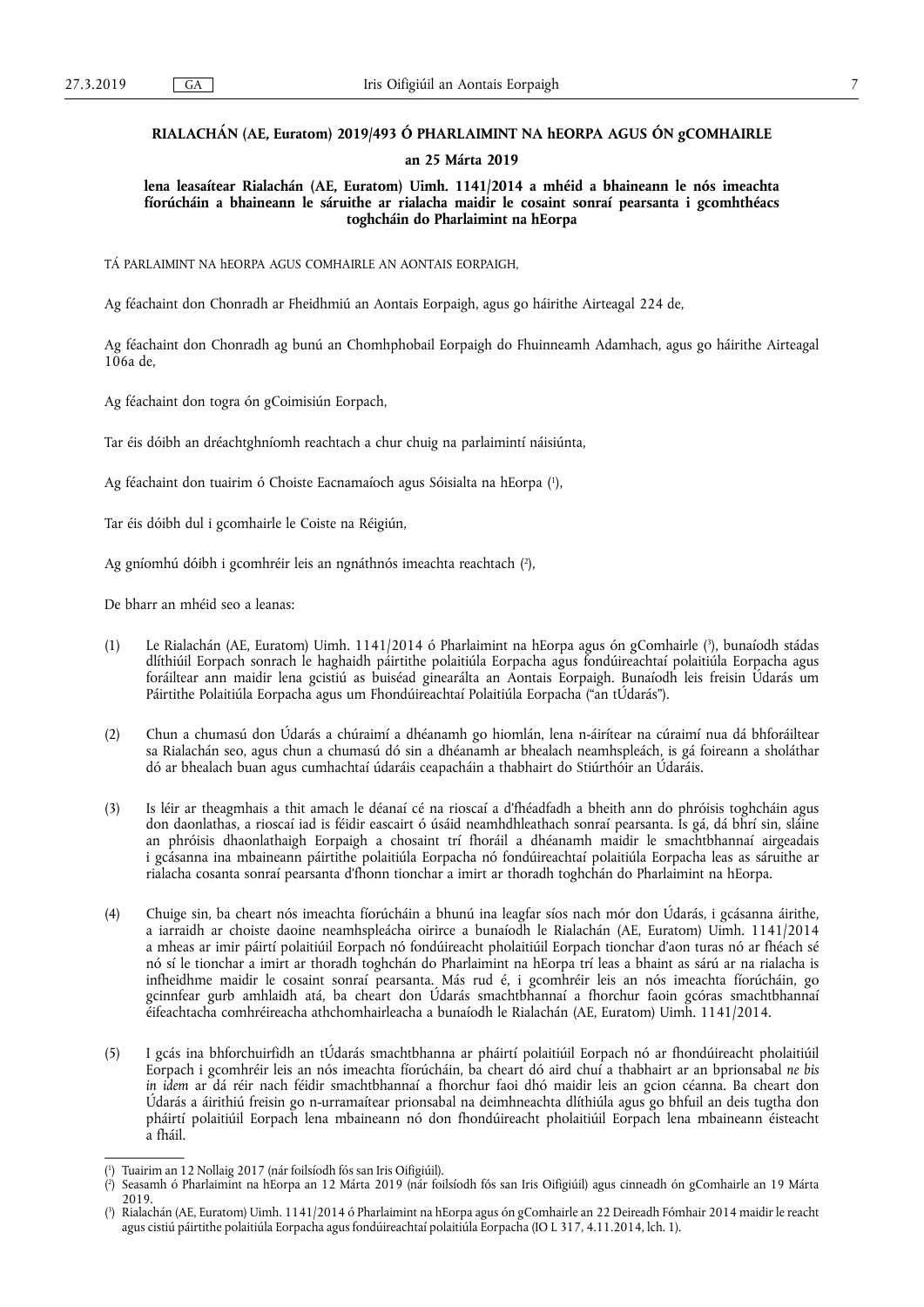- (6) Ba cheart an nós imeachta nua a bheith i bhfeidhm chomh maith leis na nósanna imeachta atá i bhfeidhm ann a úsáidtear chun comhlíonadh coinníollacha clárúcháin a fhíorú agus i gcásanna ina mbeidh sáruithe follasacha tromchúiseacha ar na luachanna ar a bhfuil an tAontas bunaithe. Mar sin féin, níor cheart feidhm a bheith ag na teorainneacha ama chun fíorú a dhéanamh ar chomhlíonadh na gcoinníollacha clárúcháin agus na gceanglas a shocraítear in Airteagal 10 de Rialachán (AE, Euratom) Uimh. 1141/2014 maidir leis an nós imeachta nua.
- (7) Ós rud é gur le cinneadh ó údarás inniúil maoirsithe cosanta sonraí a chuirfear an nós imeachta ar siúl, ba cheart an deis a bheith ag an bpáirtí polaitiúil Eorpach lena mbaineann nó ag an bhfondúireacht pholaitiúil Eorpach lena mbaineann a iarraidh go ndéanfaí athbhreithniú ar an smachtbhanna má aisghairtear an cinneadh ón údarás maoirsithe náisiúnta, nó má deonaíodh leigheas in éadan an chinnidh sin, ar choinníoll go mbeidh na leigheasanna dlíthiúla uile ídithe.
- (8) Chun a áirithiú go reáchtálfar toghcháin 2019 do Parlaimint na hEorpa faoi rialacha daonlathacha daingne agus lánurraim á tabhairt do luachanna Eorpacha an daonlathais, an smachta reachta agus na hurraime do chearta bunúsacha, tá sé tábhachtach go dtiocfaidh na forálacha maidir leis an nós imeachta fíorúcháin nua i bhfeidhm go luath agus go mbeidh feidhm ag an nós imeachta a luaithe is féidir. Chun an méid sin a bhaint amach, ba cheart na leasuithe ar Rialachán (AE, Euratom) Uimh. 1141/2014 a thugtar isteach leis an Rialachán seo teacht i bhfeidhm ar dháta a fhoilsithe in *Iris Oifigiúil an Aontais Eorpaigh*.
- (9) Ba cheart, dá bhrí sin, Rialachán (AE, Euratom) Uimh. 1141/2014 a leasú dá réir,

TAR ÉIS AN RIALACHÁN SEO A GHLACADH:

#### *Airteagal 1*

Leasaítear Rialachán (AE, Euratom) Uimh. 1141/2014 mar a leanas:

(1) in Airteagal 6, cuirtear an méid seo a leanas in ionad mhír (5):

"5. Tabharfaidh baill foirne cúnamh do Stiúrthóir an Údaráis, ar ina leith a fheidhmeoidh sé nó sí na cumhachtaí a thugtar don údarás ceapacháin le Rialacháin Foirne Oifigigh an Aontais Eorpaigh agus na cumhachtaí a thugtar don údarás ar tugadh de chumhacht dó conarthaí fostaíochta seirbhíseach eile a thabhairt chun críche le Coinníollacha Fostaíochta Seirbhíseach Eile, a leagtar síos i Rialachán (CEE, Euratom, CEGC) Uimh. 259/68 ón gComhairle ("cumhachtaí an údaráis ceapacháin"). Féadfaidh an tÚdarás leas a bhaint in aon réimse dá chuid oibre as saineolaithe náisiúnta ar iasacht nó baill foirne eile nach bhfuil fostaithe ag an Údarás.

Na Rialacháin Foirne agus ag na Coinníollacha Fostaíochta Seirbhíseach Eile agus na rialacha arna nglacadh le comhaontú idir institiúidí an Aontais chun éifeacht a thabhairt do na Rialacháin Foirne sin agus do na Coinníollacha Fostaíochta Seirbhíseach Eile, beidh feidhm acu maidir le foireann an Údaráis.

Ní fhéadfaidh a bheith mar thoradh ar roghnú na mball foirne go mbeadh an baol ann go gcruthófaí coinbhleacht leasa idir dualgais an Údaráis agus aon dualgais oifigiúla eile, agus staonfaidh na baill foirne ó aon ghníomh atá ar neamhréir le nádúr a gcuid dualgas.".

(2) in Airteagal 10(3), cuirtear an méid seo a leanas in ionad an tríú fomhír:

"Na nósanna imeachta a leagtar amach sa chéad fhomhír agus sa dara fomhír, ní dhéanfar iad a thionscnamh laistigh de thréimhse dhá mhí roimh na toghcháin do Pharlaimint na hEorpa. Ní bheidh feidhm ag an teorainn ama sin maidir leis an nós imeachta a leagtar amach in Airteagal 10a.".

(3) cuirtear an tAirteagal seo a leanas isteach:

"*Airteagal 10a* 

#### **An nós imeachta fíorúcháin a bhaineann le sáruithe ar rialacha maidir le cosaint sonraí pearsanta**

1. Ní imreoidh aon pháirtí polaitiúil Eorpach ná aon fhondúireacht pholaitiúil Eorpach tionchar d'aon turas, nó ní fhéachfaidh siad le tionchar a imirt, ar thoradh toghchán do Pharlaimint na hEorpa trí leas a bhaint as sárú a bheith déanta ag duine nadúrtha nó dlítheanach ar na rialacha is infheidhme maidir le cosaint sonraí pearsanta.

2. Má chuirtear an tÚdarás ar an eolas go ndearna údarás maoirseachta náisiúnta de réir bhrí phointe 21 d'Airteagal 4 de Rialachán (AE) 2016/679 ó Pharlaimint na hEorpa agus ón gComhairle (\*) cinneadh inar fionnadh gur sháraigh duine nádúrtha nó dlítheanach na rialacha is infheidhme maidir le cosaint sonraí pearsanta. agus má fhágann an cinneadh sin, nó i gcás ina mbeidh forais réasúnacha eile lena chreidiúint, go bhfuil nasc ag an sárú le gníomhaíochtaí polaitiúla a rinne páirtí polaitiúil Eorpach nó fondúireacht pholaitiúil Eorpach i gcomhthéacs toghcháin do Pharlaimint na hEorpa, cuirfidh an tÚdarás an cás sin faoi bhráid choiste na ndaoine neamhspleácha oirirce a bhunaítear le hAirteagal 11 den Rialachán seo. Féadfaidh an tÚdarás, i gcás inar gá, idirchaidreamh a dhéanamh leis an údarás maoirseachta náisiúnta lena mbaineann.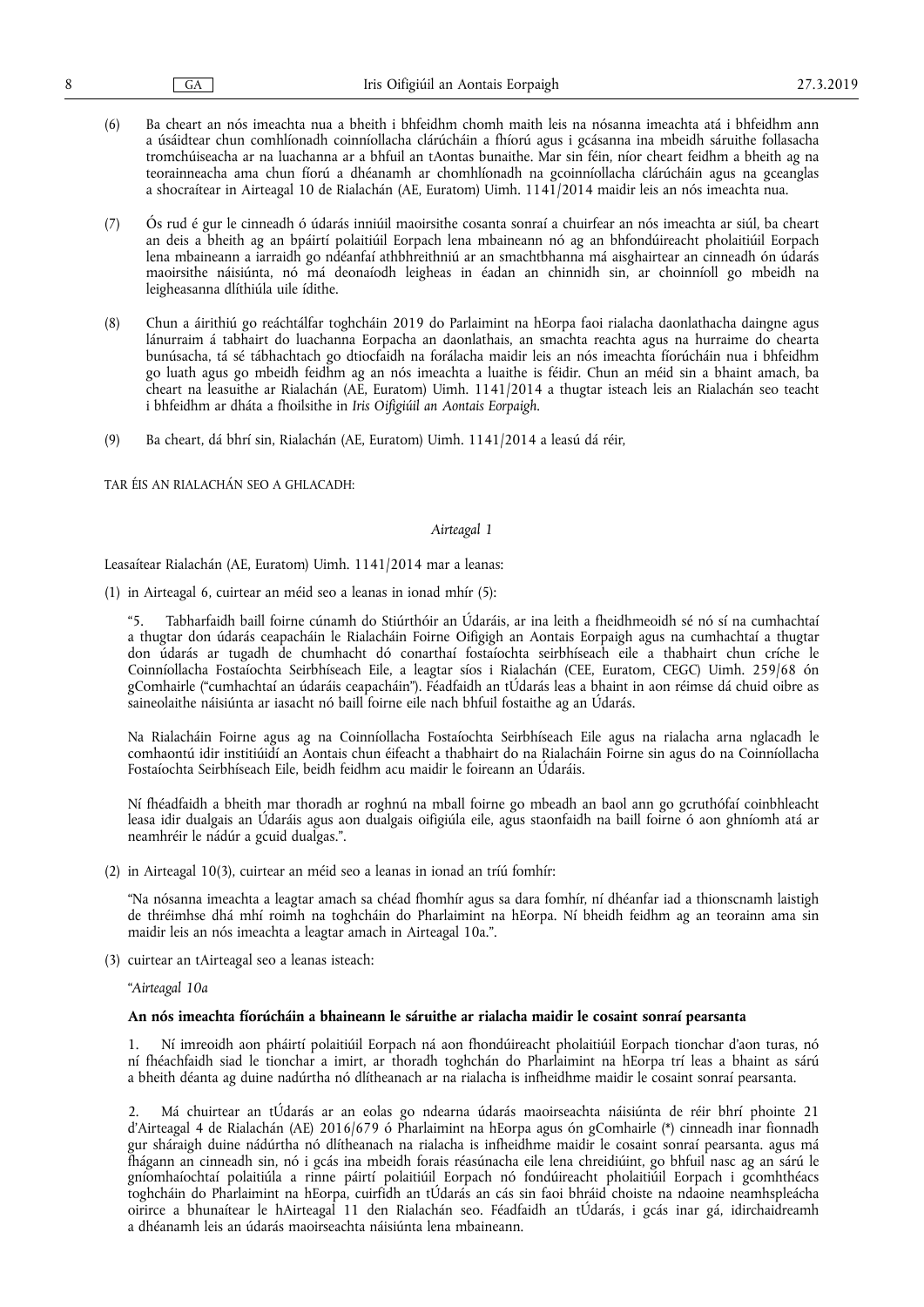3. Tabharfaidh an coiste dá dtagraítear i mír 2 tuairim faoin gceist ar imir an páirtí polaitiúil Eorpach nó an fhondúireacht pholaitiúil Eorpach tionchar d'aon turas, nó ar fhéach sé nó sí le tionchar a imirt, ar thoradh toghchán do Pharlaimint na hEorpa trí leas a bhaint as an sárú sin. Iarrfaidh an tÚdarás an tuairim gan moill mhíchuí, agus tráth nach déanaí ná 1 mí amháin tar éis a bheith curtha ar an eolas faoi chinneadh an údaráis maoirseachta náisiúnta. Socróidh an tÚdarás sprioc-am gearr réasúnta don choiste a thuairim a thabhairt. Cloífidh an coiste leis an sprioc-am sin.

4. Ag féachaint don tuairim ón gcoiste, cinnfidh an tÚdarás, de bhun phointe (a)(vii) d'Airteagal 27(2), an bhforchuirfidh sé smachtbhannaí airgeadais ar an bpáirtí polaitiúil Eorpach lena mbaineann nó ar an bhfondúireacht pholaitiúil Eorpach lena mbaineann. Beidh réasúnú cuí ag an gcinneadh ón Údarás, go háirithe maidir leis an tuairim ón gcoiste, agus foilseofar é go gasta.

5. Ní dochar an nós imeachta a leagtar amach san Airteagal seo don nós imeachta a leagtar amach in Airteagal 10.

- (\*) Rialachán (AE) 2016/679 ó Pharlaimint na hEorpa agus ón gComhairle an 27 Aibreán 2016 maidir le daoine nádúrtha a chosaint i ndáil le sonraí pearsanta a phróiseáil agus maidir le saorghluaiseacht sonraí den sórt sin, agus lena n-aisghairtear Treoir 95/46/CE (An Rialachán Ginearálta maidir le Cosaint Sonraí) (IO L 119, 4.5.2016, lch. 1).".
- (4) in Airteagal 11(3), cuirtear an méid seo a leanas in ionad na chéad fhomhíre:

"I gcás ina n-iarrfaidh an tÚdarás air é sin a dhéanamh, tabharfaidh an coiste tuairim uaidh maidir leis an méid seo a leanas:

- (a) aon sárú follasach agus tromchúiseach féideartha a dhéanfaidh páirtí polaitiúil Eorpach nó fondúireacht pholaitiúil Eorpach ar na luachanna ar a bhfuil an tAontas fothaithe, dá dtagraítear i bpointe (c) d'Airteagal 3(1) agus i bpointe (c) d'Airteagal 3(2);
- (b) ar imir páirtí polaitiúil Eorpach nó fondúireacht pholaitiúil Eorpach tionchar d'aon turas, nó ar fhéach sé nó sí le tionchar a imirt, ar thoradh toghchán do Pharlaimint na hEorpa trí leas a bhaint as sárú ar na rialacha is infheidhme maidir le cosaint sonraí pearsanta.

Sna cásanna dá dtagraítear i bpointe (a) agus pointe (b) den chéad fhomhír, féadfaidh an coiste aon doiciméad ábhartha nó aon fhianaise ábhartha a iarraidh ar an Údarás, ar Pharlaimint na hEorpa, ar an bpáirtí polaitiúil Eorpach lena mbaineann nó ar an bhfondúireacht pholaitiúil Eorpach lena mbaineann, ar pháirtithe polaitiúla, fondúireachtaí polaitiúla nó geallsealbhóirí eile, agus féadfaidh sé a iarraidh go dtabharfaí éisteacht dá n-ionadaithe. Sa chás dá dtagraítear i bpointe (b) den chéad fhomhír, comhoibreoidh an t-údarás maoirseachta náisiúnta dá dtagraítear in Airteagal 10a leis an gcoiste i gcomhréir leis an dlí is infheidhme.".

(5) in Airteagal 18, cuirtear an méid seo a leanas in ionad mhír (2):

"2. Ní mór don pháirtí polaitiúil Eorpach agus don fhondúireacht pholaitiúil Eorpach, tráth a iarratais nó a hiarratais, na hoibleagáidí a liostaítear in Airteagal 23 a chomhlíonadh, agus, ó dháta an iarratais go dtí deireadh na bliana airgeadais nó na gníomhaíochta arna cumhdach ag an ranníocaíocht nó deontas, fanacht faoi chlárú sa Chlár agus ní fhéadfaidh sé nó sí faoi réir aon cheann de na smachtbhannaí dá bhforáiltear in Airteagal 27(1) agus i bpointe (a)(v), (vi) agus (vii) d'Airteagal 27(2).".

- (6) leasaítear Airteagal 27 mar a leanas:
	- (a) i bpointe (a) de mhír (2), cuirtear an pointe seo a leanas leis:
		- "(vii) nuair a shuitear, i gcomhréir leis an nós imeachta fíorúcháin dá bhforáiltear in Airteagal 10a, gur imir páirtí polaitiúil Eorpach nó fondúireacht pholaitiúil Eorpach tionchar d'aon turas, nó gur fhéach sé nó sí le tionchar a imirt, ar thoradh toghchán do Pharlaimint na hEorpa trí leas a bhaint as sárú ar na rialacha is infheidhme maidir le cosaint sonraí pearsanta.";
	- (b) cuirtear an mhír seo a leanas leis:

"7. I gcás inar aisghaireadh cinneadh ón údarás maoirseachta náisiúnta dá dtagraítear in Airteagal 10a, nó inar deonaíodh leigheas in éadan an chinnidh sin, agus ar choinníoll go bhfuil na leigheasanna náisiúnta uile ídithe, athbhreithneoidh an tÚdarás aon smachtbhanna a forchuireadh de bhun phointe (a)(vii) de mhír 2 ar iarraidh ón bpáirtí polaitiúil Eorpach nó ón bhfondúireacht pholaitiúil Eorpach lena mbaineann.".

## *Airteagal 2*

Tiocfaidh an Rialachán seo i bhfeidhm lá a fhoilsithe in *Iris Oifigiúil an Aontais Eorpaigh*.